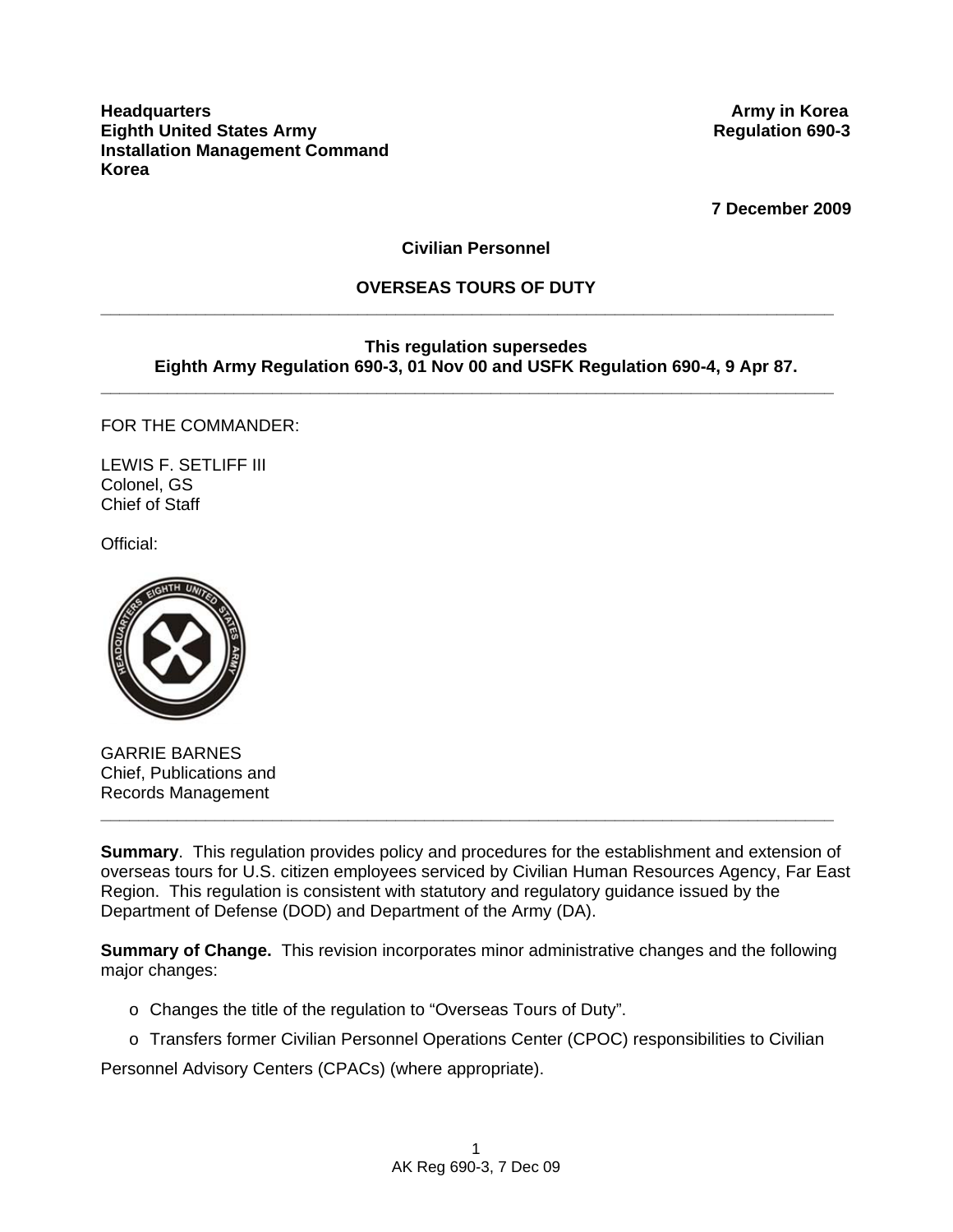o Adds the Commander, Installation Management Command - Korea Region (IMCOM-K) as approval authority to grant extensions beyond five years for IMCOM-K personnel (para 1-3).

o Clarifies employee, organization, CPAC, and Career Program Manager responsibilities (para  $1-4$ ).

 $\circ$  Prescribes new procedures related to establishing the tour of duty for U.S. citizen employees (Chapter 2).

o Adds classes of employees not covered by this regulation (para 3-1).

 $\circ$  Adds additional criteria that may be used to justify approving a tour extension beyond five years (para 3-2a).

o Provides new guidance related to rotation agreements and curtailment of overseas tours (para 3-3).

o Provides new guidance for documenting tour extension decisions (para 3-4).

o Eliminates the need for sample memoranda (Appendix B) for completing extension

packages and replaces those documents with a single page form (AK Form 690-3E).

**Applicability.** This regulation applies to Eighth United States Army (EUSA), its subordinate commands and assigned units, United States Forces Korea (USFK) joint positions occupied by Army employees, and all other Army activities in Korea unless otherwise addressed by appropriate agreements or understandings authorized by Army Regulation 10-87.

**Supplementation.** Further supplements to this regulation by subordinate commands are prohibited unless prior approval is obtained from the Commander, EUSA, ATTN: DHRM, Unit #15236, APO AP 96205-5236.

**Forms.** USFK Forms are available at [http://www.usfk.mil/usfk/.](http://www.usfk.mil/usfk/)

**Records Management.** Identification, maintenance and disposition of records created as a result of processes prescribed by this regulation is accordance with AR 25-400-2. Record titles and descriptions are available on the Army Records Information System website at: https//www.arims.army.mil.

**Suggested Improvements.** The proponent of this regulation is the Commander, EUSA, ATTN: DHRM, Unit #15236, APO AP 96205-5236. Users are invited to send comments and suggested improvements on DA Form 2028 (Recommended Changes to Publications and Blank Forms) to the Commander, EUSA, ATTN: DHRM, Unit #15236, APO AP 96205-5236.

**Distribution**. Electronic Media Only (EMO).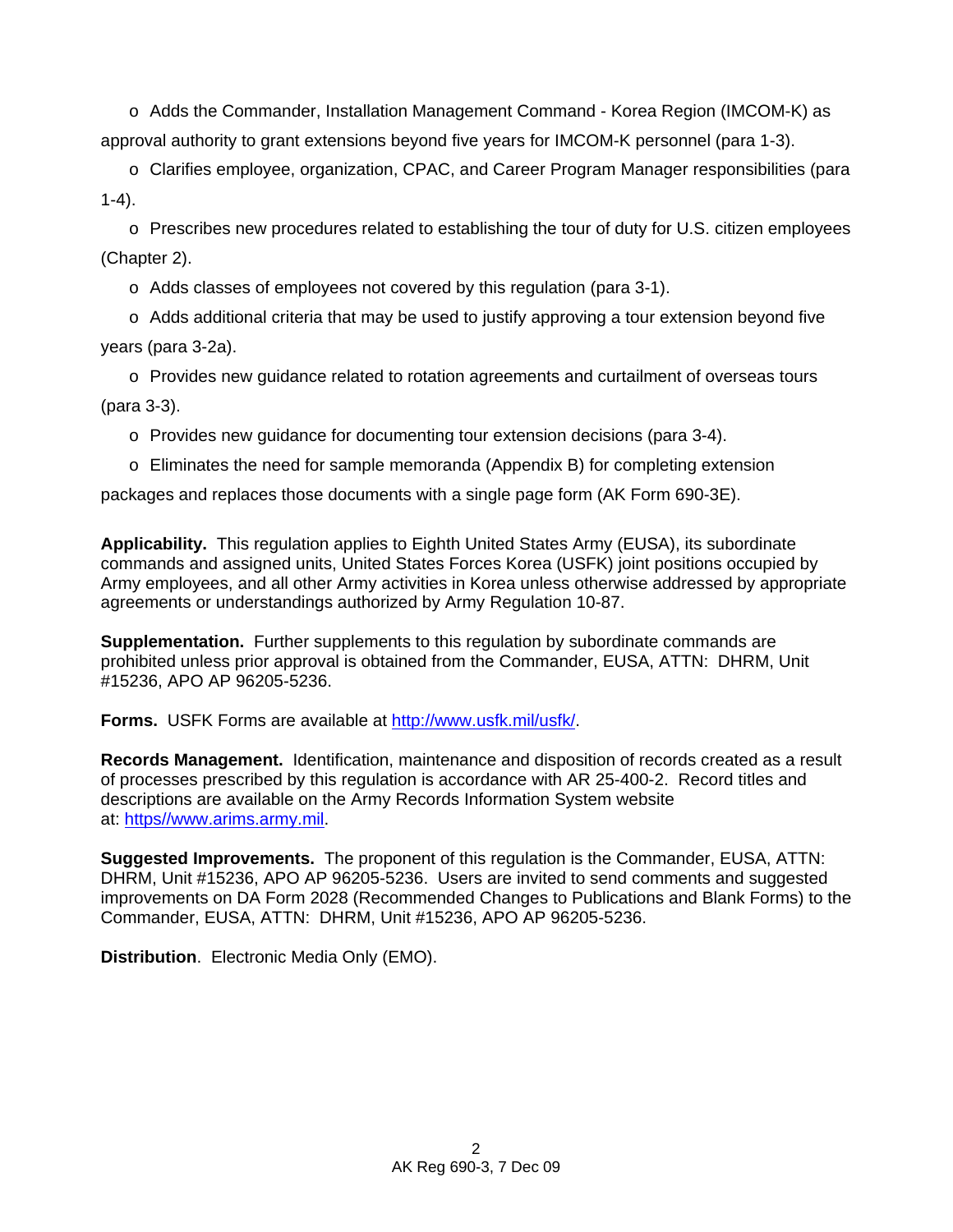## **CONTENTS**

**Chapter 1 General,** *page 4* 

- 1-1. Purpose
- 1-2. References
- 1-3. Explanation of Terms and Abbreviations
- 1-4. Authority
- 1-5. Responsibilities
- 1-6. Policy

**Chapter 2 Overseas Tours of Duty,** *page 7* 

### **Chapter 3 Overseas Tour Extensions,** *page 8*

- 3-1. Exemption
- 3-2. Approval
- 3-3. Termination
- 3-4. Documentation
- 3-5. Procedures

### **Appendices,** *page 15*

- A. References
- B. Extension of Overseas Tours Beyond Five Years
- C. Procedures/Instructions for Completing Extension Packages
- D. Career Programs

**Glossary**, *page 20*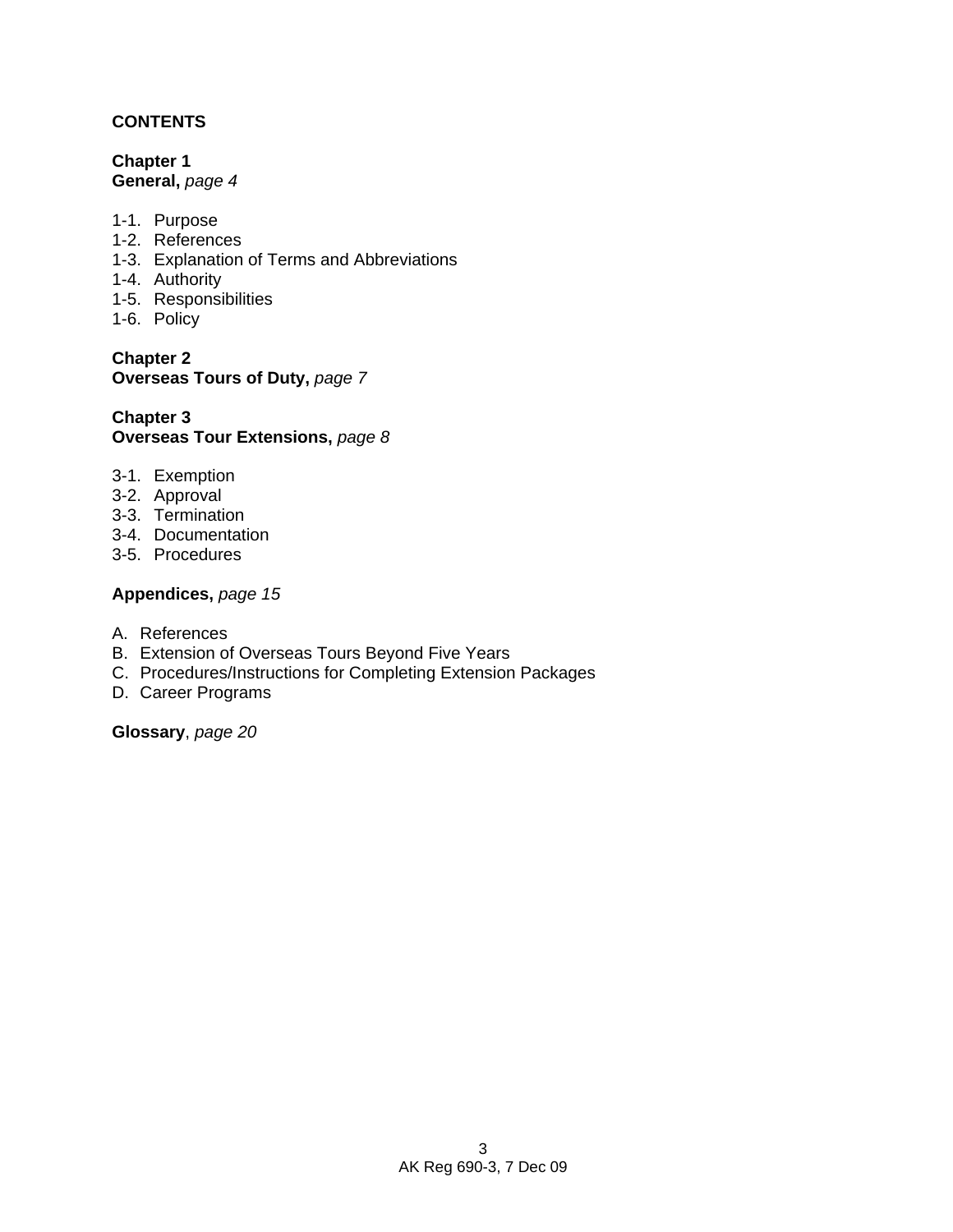### **Chapter 1 General**

### **1-1. Purpose**

To supplement relevant DOD and DA polices regarding overseas tours of duty, and to provide implementing procedures for the administration of overseas tours beyond five years.

### **1-2. References**

Related publications are listed in appendix A.

## **1-3. Explanation Of Terms And Abbreviations**

Abbreviations used in this regulation are explained in the glossary. Relevant terms are defined below.

 a. Activity commanders. Commanders of major subordinate commands and assigned or attached units.

 b. Area commander. Within a prescribed geographical area, the designated commander responsible for providing or coordinating necessary support to tenant units stationed at installations, garrisons, and bases located in that area.

 c. Dangerous or adverse living conditions. Conditions that because of military or other reasons create imminent danger to life or property or adverse living conditions that seriously affect the health, safety, or accommodations of an employee's immediate family.

## **1-4. Authority**

 a. The Commander, 19th Sustainment Command (Expeditionary) (ESC) is delegated approval authority to grant extensions beyond five years for  $19<sup>th</sup>$  ESC personnel. This authority may be further delegated to the Chief of Staff (CofS), 19th ESC.

b. The Commander,  $2^{nd}$  Infantry Division (2ID) is delegated approval authority to grant extensions beyond five years for 2ID personnel. This authority may be further delegated to the CofS, 2ID.

 c. The Commander, Installation Management Command - Korea Region (IMCOM-K) is the approval authority for extensions beyond five years for IMCOM-K personnel.

 d. The CofS, EUSA is delegated authority to grant extensions beyond five years for personnel assigned to the following units:

(1) HQ, EUSA.

(2) UNC Security BN, Joint Security Area.

- $(3)$  65<sup>th</sup> Medical Brigade.
- (4) USA Combat Support Coord Team #1.
- (5) USA Combat Support Coord Team #3.
- (6) 35th Air Defense Artillery Brigade.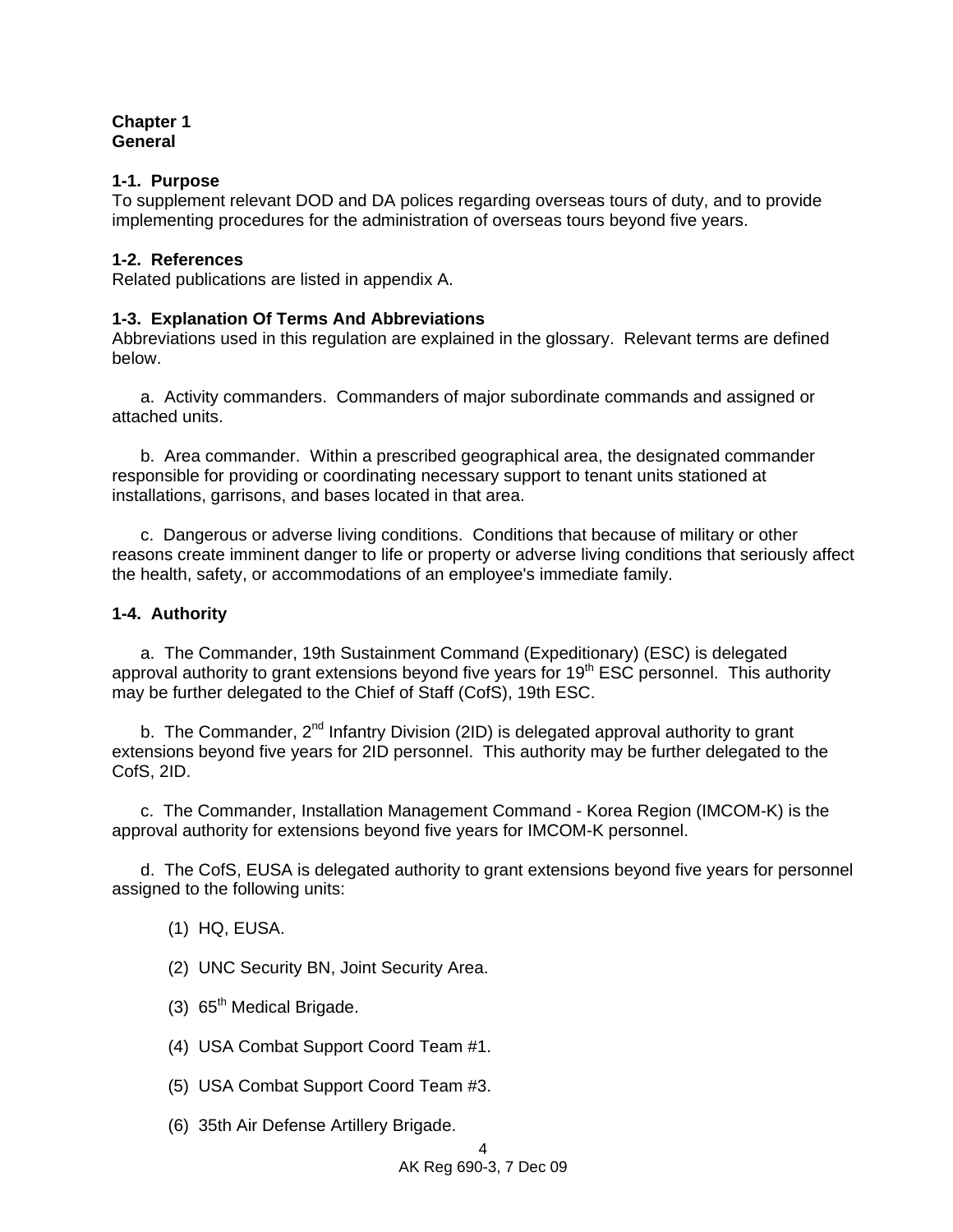- (7) Army Special Operations Forces Liaison Element-Korea (ALE-K).
- (8) Troop Command Special Troops Battalion.

 e. The Director, Civilian Human Resources Agency (CHRA), Far East Region is delegated approval authority to grant extensions beyond five years for CHRA personnel.

### **1-5. Responsibilities**

a. The Commander, EUSA, establishes policy for extension of overseas tours and renders decisions on tour extension proposals for which authority has not been delegated as described in paragraph 1-3 of this regulation.

 b. Area commanders responsible for duty stations where family members are normally not authorized will act on requests for authorization of family members in their respective areas, in accordance with this regulation.

 c. Activity commanders are responsible for acting on requests for authorization of family members in the Republic of Korea in accordance with this regulation.

d. The EUSA, Directorate of Human Resources Management (DHRM), develops, coordinates and issues local policies governing overseas tours of duty and tour extensions. The Director, Human Resources Management is responsible for interpreting the provisions of this regulation and resolving cases where the application of this regulation would result in inequity or would not be in the best interest of the Army.

e. Servicing Civilian Personnel Advisory Centers (CPACs) are responsible for administering tours of duty for U.S. citizen employees in accordance with the provisions of this regulation.

 (1) CPACs will coordinate tour extension approvals/disapprovals with the continental U. S. (CONUS) activity maintaining the employee's return rights, or arrange for PPP registration. CPAC personnel determine the overseas tour expiration date of serviced employees, manage input and reports, and issue notification packages to management six to eight months prior to the tour expiration date.

 (2) Servicing CPACs provide information, advice and guidance to serviced managers, supervisors and employees concerning overseas tour extensions, to include ineligibility for Renewal Agreement Travel (RAT) if the employee's tour extension is less than the normal tour of duty (i.e., 24 or 36 month tours of duty); exercise of return rights and registration in the Priority Placement Program (PPP).

 f. Managers and supervisors recommend tour extensions, counsel employees and manage personnel resources to ensure that tour extensions beyond five years are utilized in a manner consistent with established policy and sound management practices.

 g. Supervisors, managers, and commanders at any level of the chain of command below the level which is delegated approval authority, may disapprove tour extensions. Article XXXI of the Collective Bargaining Agreement between USFK/EUSA and NFFE, Local 1363 encourages managers to communicate to bargaining unit members their decision not to offer an overseas extension in writing. Management decisions not to propose tour extensions or disapprove proposed extensions are not grievable or appealable.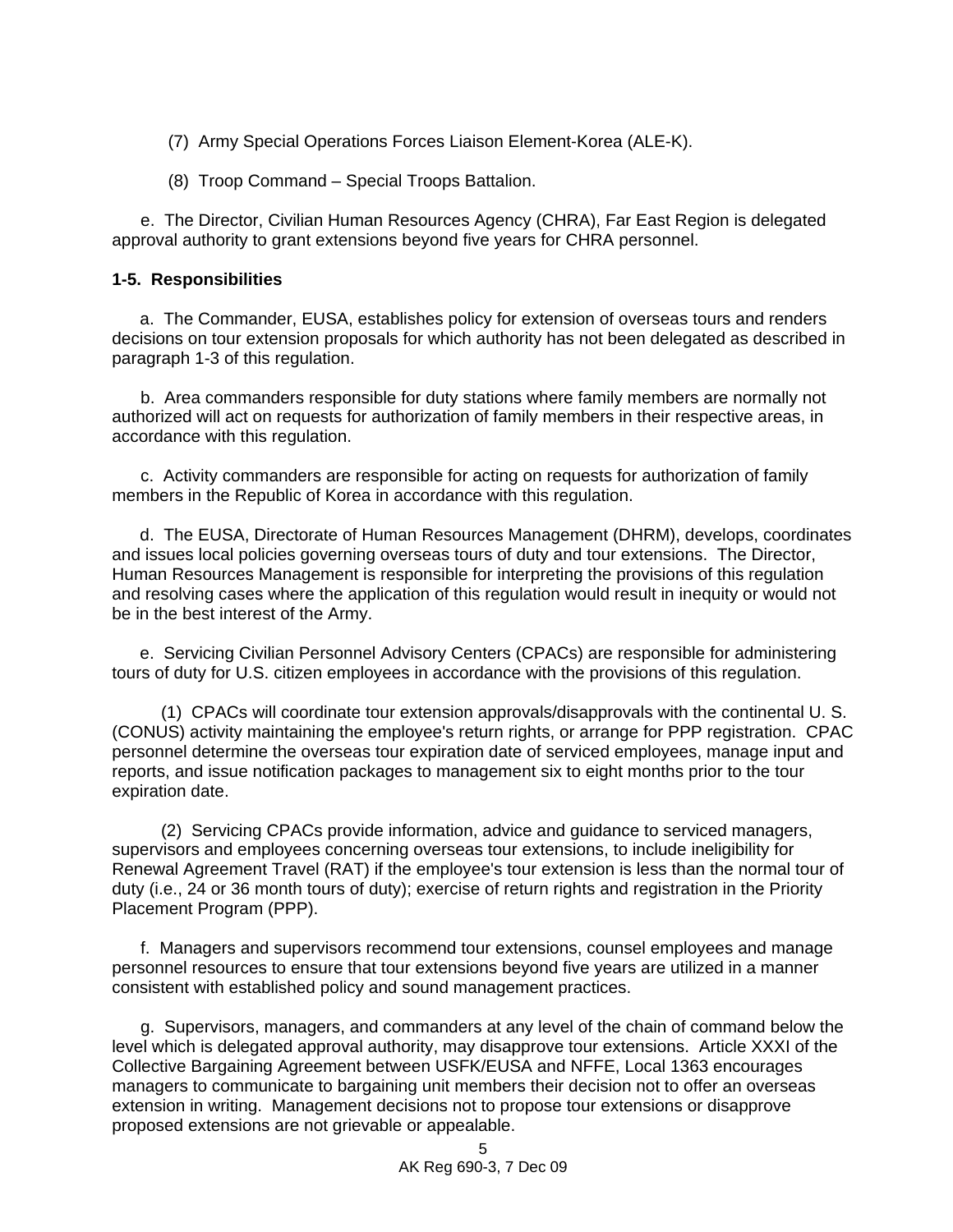(1) The approving authority must ensure that the organization can continue to employ the individual for the length of the extension.

(2) If the position occupied by the employee is not expected to continue for at least 2 years, the approving authority may grant an extension of less than 24 months to meet operational requirements. If it is later determined that the position occupied by the employee will continue for at least 2 years, the original extension decision may be amended to allow for a full 24 month extension.

 h. For employees covered by formal DA career programs (AR 690-950), the approving authority will consult with the appropriate command career program manager (CCPM) before approving an extension of an employee's tour beyond five years.

#### **CCPMs** will—

 (1) Address the availability of surplus employees with substantial time remaining on their tours in their recommendation to the approving authority.

 (2) Evaluate the effect that continued service in the same location or organization would have on the employee's professional development, competitiveness with peers, and potential for promotion.

(3) Make a recommendation to the approving authority in writing.

 i. Employees accept or decline management proposals for overseas tour extensions and provide timely feedback on their intentions to utilize the various options for return placement. Tour extensions are initiated by management only. Employees may request short-term extensions for reasons described in paragraph 3-2b below.

 j. Organizations which share operational and administrative control are responsible for coordination of tour extension requests for those employees. The organization with operational control (unit to which the employee is physically assigned) is responsible for preparation of extension proposal packages and routing through proper channels as described in Appendix B, paragraph B-2. The organization having administrative control is responsible for the final decision on proposed tour extensions unless they choose to delegate this authority.

#### **1-6. Policy**

 a. DOD policy on overseas employment of civilian employees limits overseas tours to five years. At the request of management, extensions beyond five years may be authorized.

 (1) Extensions are designed to provide management flexibility to meet mission requirements that cannot otherwise be met, and will be reviewed on a case-by-case basis.

 (2) To be eligible for a tour extension beyond five years, the approving official must ensure that the employee:

(a) Continues to be rated fully successful or higher.

(b) Is current in the knowledge, skills, and abilities required for the position.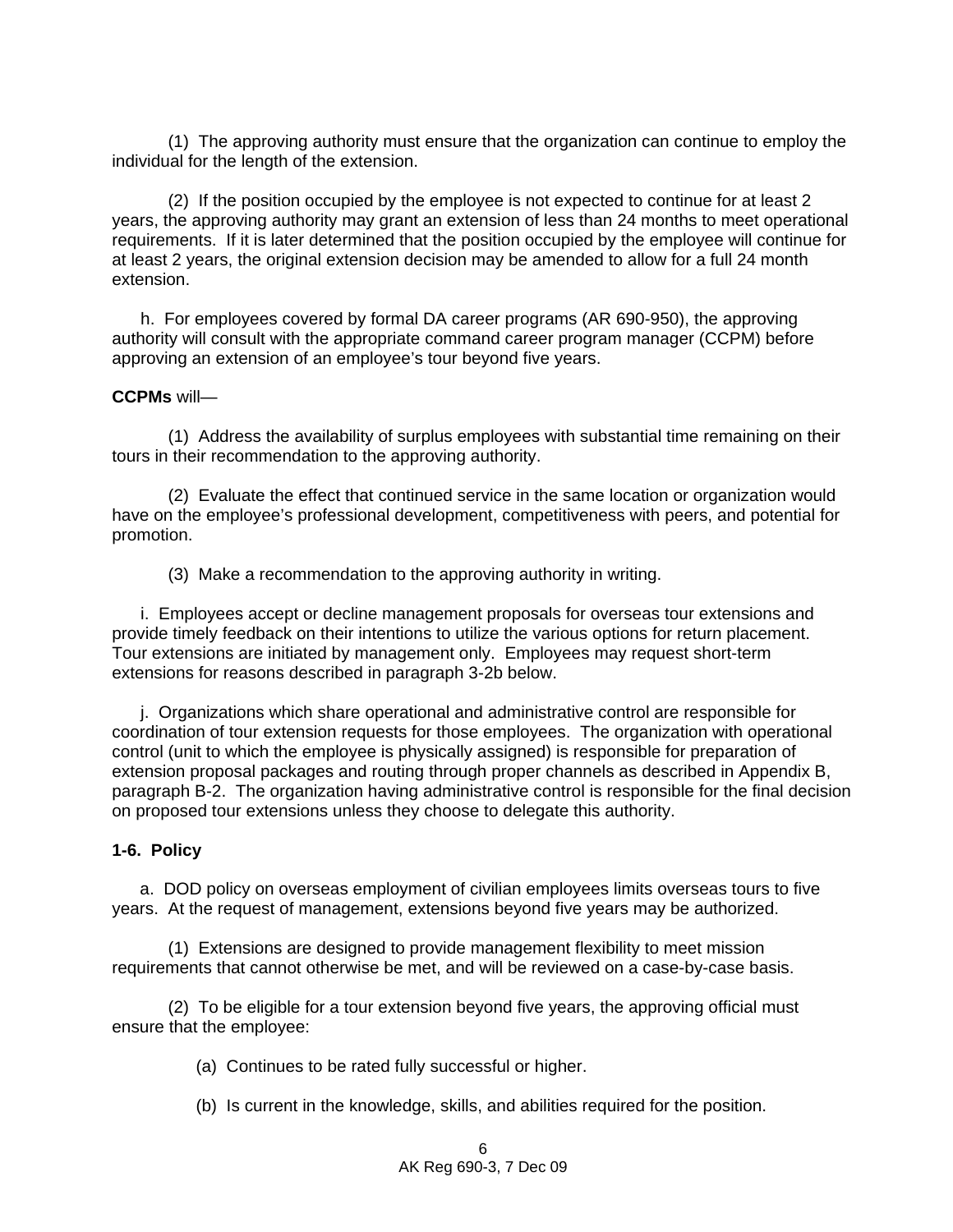(c) Has successfully adapted to the overseas work and cultural environment.

 b. The Command recognizes that tour extensions beyond the five-year limit are sometimes necessary. Employees are not entitled to a tour extension. Tour extensions are strictly management decisions, based on mission-related reasons. Decisions to extend employees beyond five years will be on a case-by-case basis and supported by mission-related requirements. Management decisions not to extend an employee are excluded from the DoD Administrative Grievance System and Negotiated Grievance Procedures covered by the NFFE, Local 1363 Collective Bargaining Agreement.

*NOTE:* If a supervisor or manager in the employee's chain of command disapproves the extension based on the employee or position not meeting DOD or locally developed criteria, the request should not be forwarded to the approving authority.

### **Chapter 2**

#### **Overseas Tours of Duty**

The Department of Defense Joint Travel Regulation (JTR), Volume 2, establishes tour lengths for DoD civilian employees working in Korea. At the discretion of the command, tours may be designated as accompanied or unaccompanied tours. Effective 5 November 2009, all Army employees assigned to Army installations in Korea are authorized to be accompanied by family members.

a. The standard tour of duty for civilians in Korea, with the exception of Area I, is 36 months for an initial overseas tour, and 24 months for any subsequent tour extensions.

b. In accordance with the Joint Travel Regulation, accompanied tours in Area I will be 24 months for both the initial overseas tour and any subsequent extensions.

c. Employees who do not have family members will have the same standard tour of duty as employees who are accompanied by family members at each location.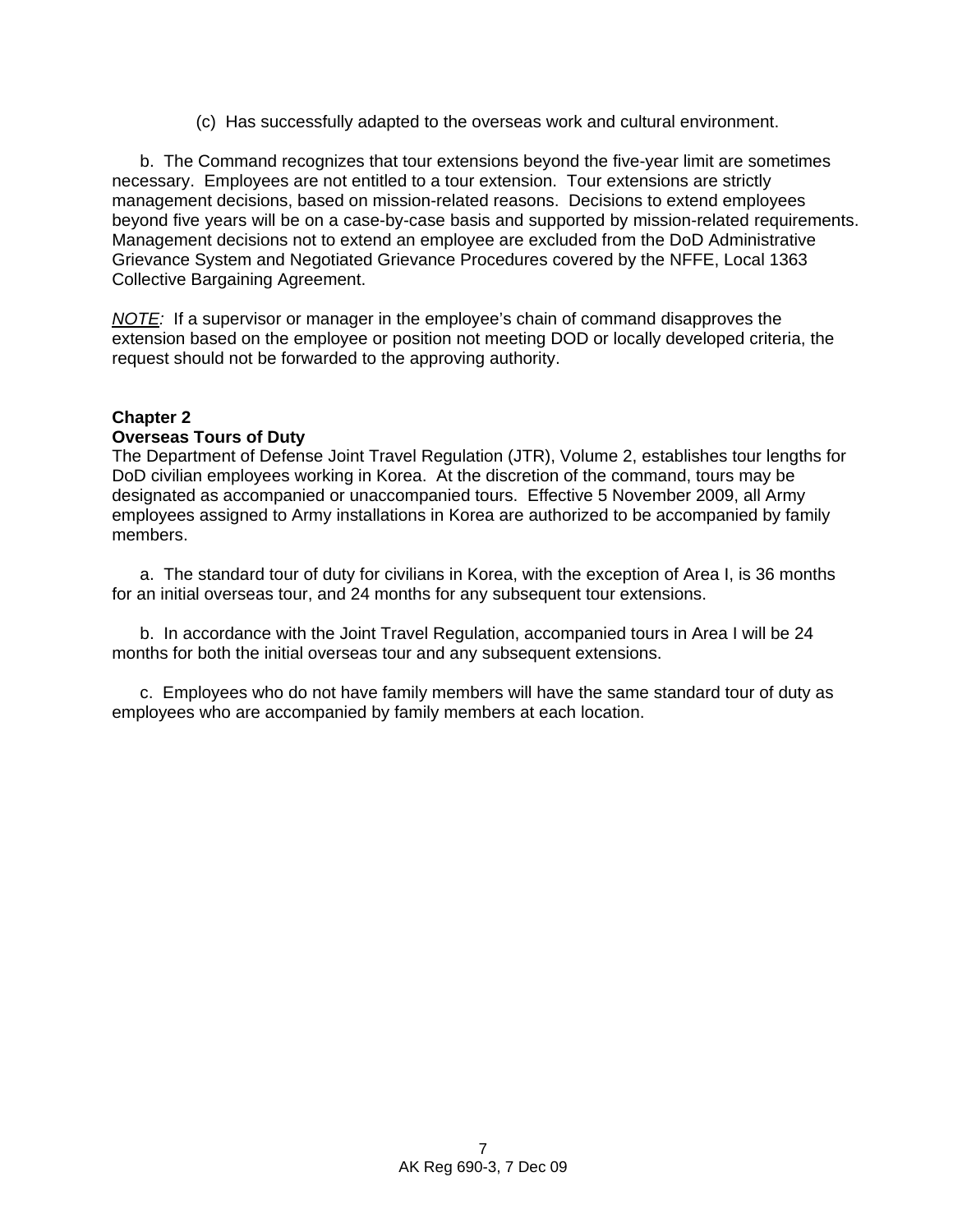### **Chapter 3 Overseas Tour Extensions**

## **3-1. Exemption**

 a. The following classes of employees are not covered under this regulation for the purpose of tour extensions over five years:

(1) Employees in positions that require frequent contact with officials of the host nation and a detailed current knowledge of the culture, mores, laws, customs, or government processes of the host nation, which usually cannot be acquired outside the host nation. Positions shall not be placed in this category unless the position description clearly specifies that the above duties and special knowledge is required. The terms of these criteria are clarified as follows:

 (a) *Frequent contact* involves frequent (almost daily) interaction with host country representatives by telephone, e-mail, in person, and/or in writing. Positions that do not meet this definition are those that merely require frequent contact with host country representatives but the contacts are not of a sensitive, mission critical, or diplomatic nature.

 (b) *Official of the host nation* is an individual publicly recognized by or an authoritative representative of a host country institution; discipline; or local, state, or federal government.

 (c) *Current detailed knowledge* is demonstrable intellectual grasp of particulars about present host country issues within the employee's area of responsibility and level of authority.

 (d) *Usually cannot be acquired outside the host nation* refers to information other than that which is gained through personal rapport or familiarity with procedural or unwritten intricacies and that cannot be acquired through classroom, Internet, or other sources. The key word is *usually*.

*NOTE*: A requirement to speak the host-country language is not a sufficient reason to designate a position exempt from rotation.

 (2) Employees who are family members accompanying military or civilian employees of the DOD Components who are stationed in the area, (For this purpose, family members are defined as the spouse, and unmarried children, stepchildren, adopted children, foster children, and those under legal guardianship of the sponsor or spouse who have not reached their 23rd birthday);

(3) Employees in the Senior Executive Service;

 (4) Employees who were employed in a foreign area since 1 April 1966, regardless of grade;

(5) Educators in the DOD Dependent Schools system;

 (6) Employees who were employed before 24 August 1988 in GS-6 or below or nonsupervisory wage grade positions that are currently exempt from rotation may continue to be exempt as long as they remain continuously employed at those levels. If an employee leaves a position at a grade that is exempt under this provision, the exemption no longer applies, even if the employee is later employed again at this level. Individuals appointed after 24 August 1988 regardless of grade are subject to the five-year rotation policy; and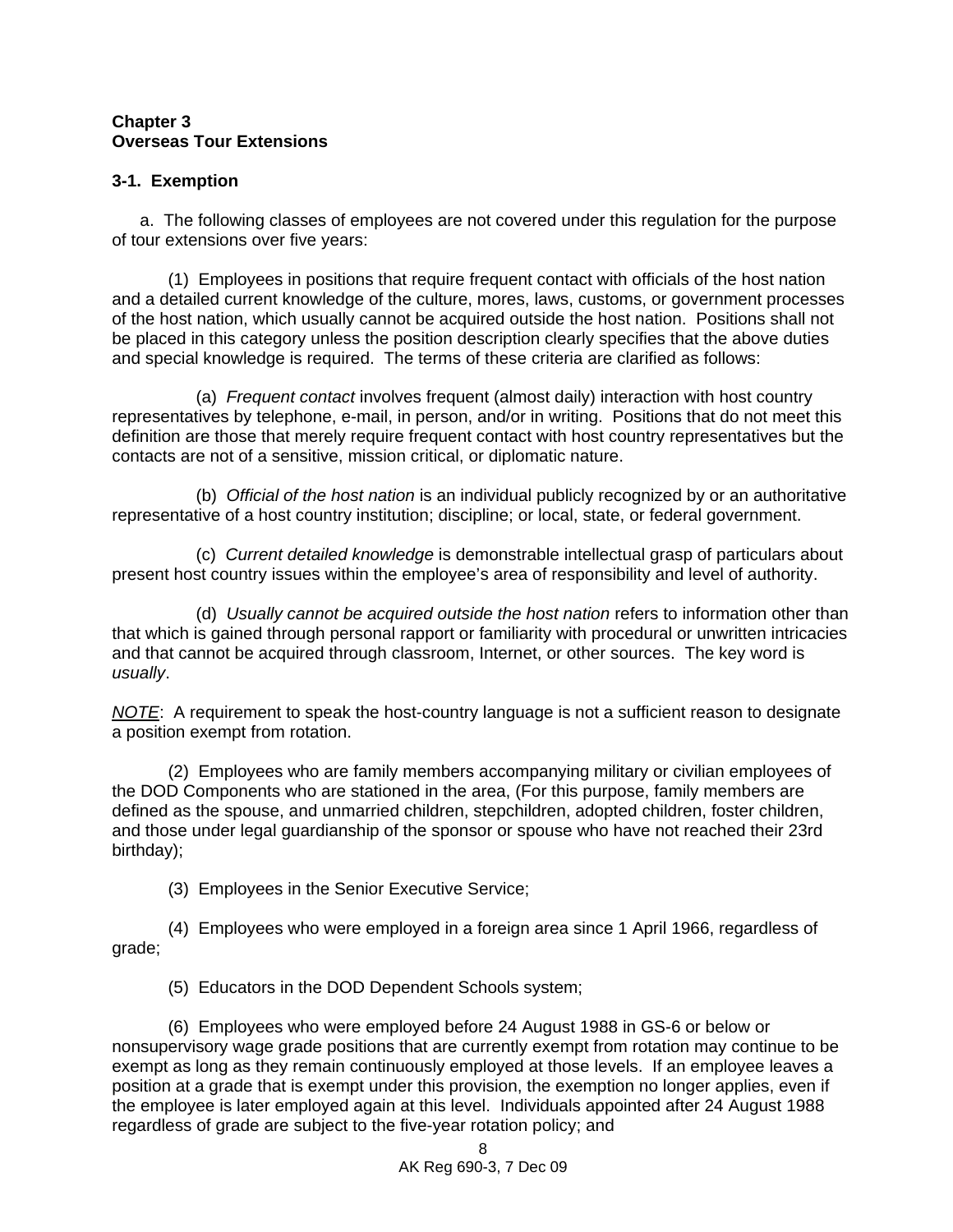(7) Employees who are appointed on an Overseas Limited Appointment of indefinite duration.

b. When a position is designated exempt from rotation by the proper approval authority, exemption criteria must be documented in the position description by the statement: "This position is exempt from rotation per DOD 1400.25-M, Chapter 301, Subchapter 4-2a (1) (a)." Employees occupying exempt positions are not bound by provisions of the DOD overseas rotation policy and do not sign a rotation agreement.

## **3-2. Approval**

The following reasons may justify approving a tour extension beyond the five-year limit:

 a. Tour extensions may be granted for a period up to the equivalent of the length for the area where the employee is assigned. The following criteria may be used as a guide to help supervisors determine whether or not to extend an employee:

 (1) The continued need for an employee's skills or corporate knowledge when there is a documented history of difficulty filling the position.

(2) The need to maintain stability during mandated organizational staff reductions.

 (3) The effect employee turnover will have on the ability to accomplish current or new mission requirements.

(4) The assignment of new missions or tasks to the organization.

(5) A requirement to keep an employee to complete a special project.

 (6) Simultaneous DEROS of military personnel or other employees in the same career field.

 (7) The employee has signed a Statement of Understanding, consenting to the conditions required to occupy a designated Emergency Essential position, if applicable.

(8) The employee's preference.

(9) The effect the extension will have on the employee's return rights.

 b. Short-term extensions may be granted by the approving authority for compassionate or personal reasons on an individual basis. These extensions normally do not exceed 6 months. The following are examples of when a short-term extension may be appropriate:

(1) To allow children to complete the school year.

(2) To allow the employee or an employee's family member to continue medical treatment.

(3) To allow the employee to retire after a short-term extension if the employee is eligible for retirement within 6 months to 1 year at the time of the tour extension.

(4) To coincide with the sponsor's tour expiration where the employee is on own rotation agreement.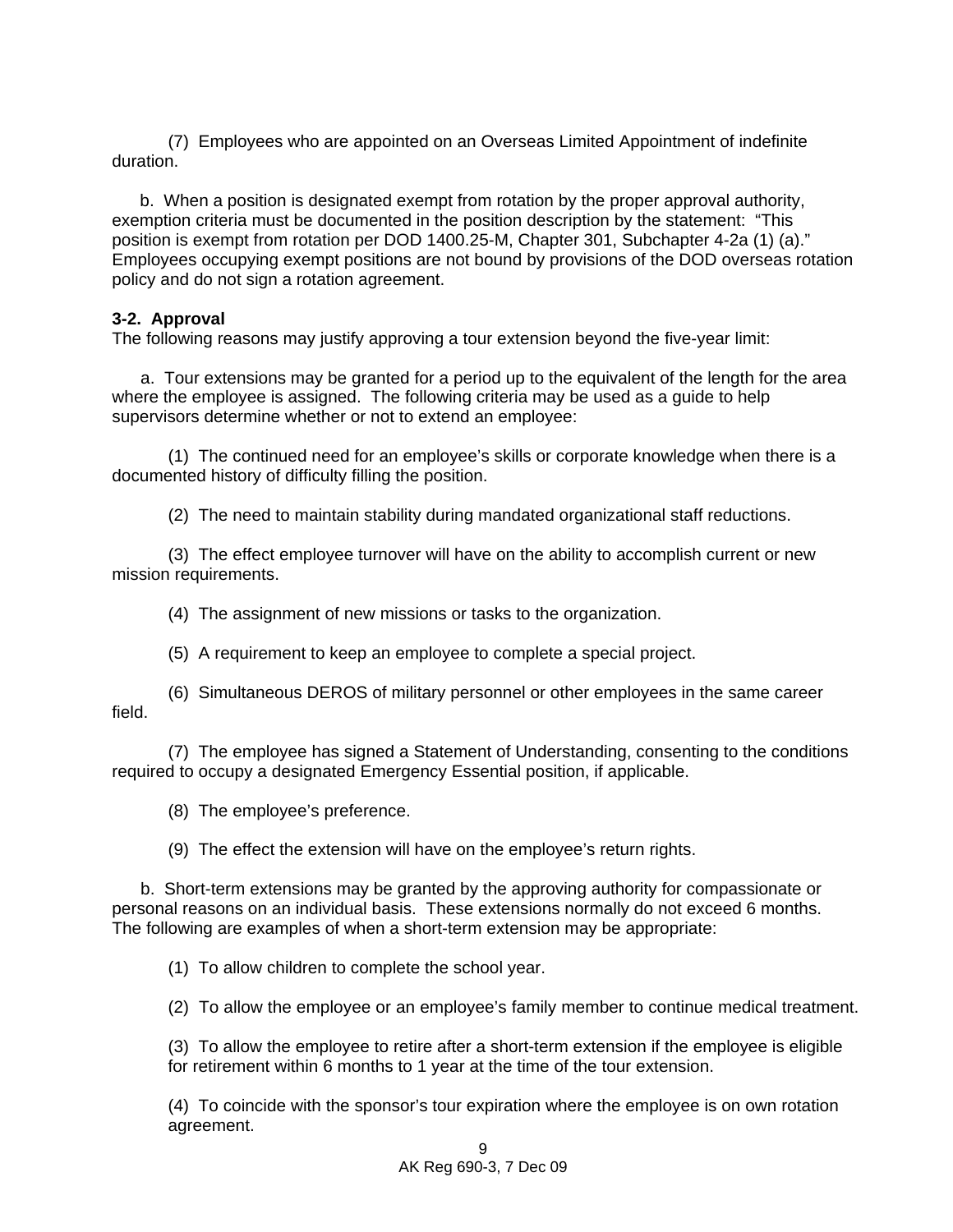(5) To synchronize rotation and transportation agreements.

(6) A suitable replacement has not been located and time is required to train a replacement.

c. Administrative Tour Extensions.

(1) Civilian employees whose overseas tours expire while they are deployed to support official missions on temporary duty (TDY) or temporary change of station (TCS) orders may have their overseas tour administratively extended up to 12 months after the date they return from deployment. This extension will allow time for management to make a tour extension decision and enable the employee to register in the DOD PPP.

(2) Civilian employees who entered on active duty (AD) and took military leave or leave without pay (LWOP) from their civilian positions will have their overseas tour dates (both current tour end date, and if the employees had not worked five years overseas before serving on AD, the five-year tour date) administratively extended for the equivalent of the entire period they served on AD. If civilian employees are placed on AD and participate in contingency operations for a period of 180 days or more; and if the adjusted tour date is less than 18 months from the date of return, an additional adjustment will be made to extend the tour end date to 18 months from the date of return to civilian duty. This will ensure the employee has at least 1 year before being required to register in PPP (6 months before the expiration of their current tour) or to exercise re-employment rights. The tour, however, may be curtailed if the employee requests this and management agrees.

(3) The adjustment to tour dates in (1) and (2) above does not change the five-year time limit for statutory return rights to an employee's former position in the United States. Only the organization that granted the return rights has the authority to extend those rights beyond the original five-year date.

### **3-3. Termination**

a. Locally Hired Family Members.

(1) Locally hired family members on career or career-conditional appointments who lose family-member status due to sponsor's retirement, divorce, legal separation, or permanent departure from the area must inform the CPAC of the status change. Management may allow these employees to remain employed overseas and be subject to a rotation agreement if employee meets criteria in paragraph 1-5a (2) and 3-2a.

(2) The initial rotation agreement for family members who lose family-member status will be 24 months. The rotation-agreement effective date will be the status-change effective date.

(3) When the initial rotation agreement is complete, all periods of appropriated fund (APF) employment in a foreign area will be used to compute the five-year limit on overseas employment. If the five-year limit is met at the completion of the rotation agreement, the employee may be immediately subject to rotation to the United States.

b. Veterans Recruitment Appointment (VRA).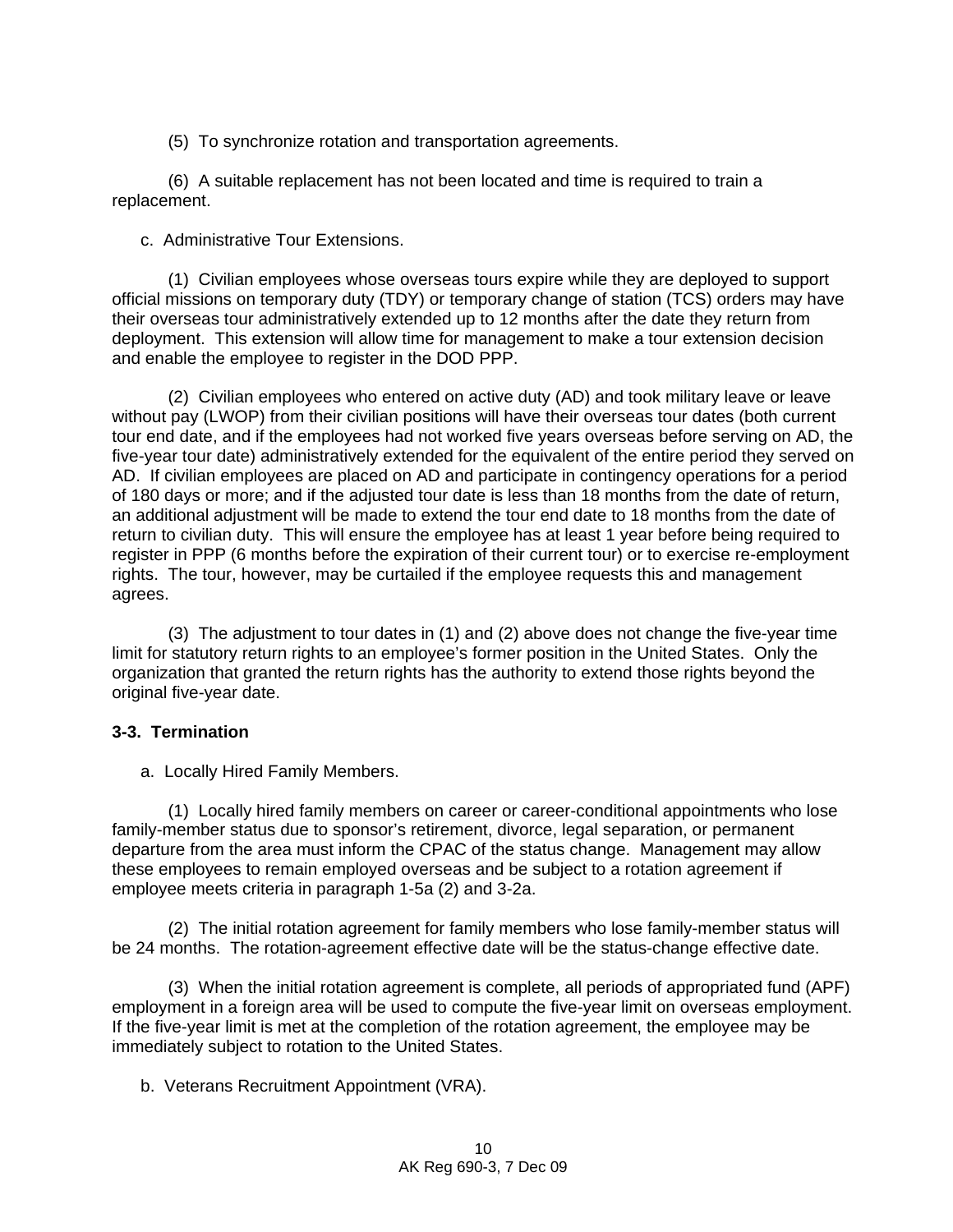(1) When an individual accepts a VRA, the rotation-agreement effective date is the VRA effective date.

(2) VRA employees are subject to the five-year limit for working in an overseas area after their conversion to a career or career-conditional appointment. Periods of DOD APF employment not interrupted by 1 year's residence in the United States will be used to compute the five-year limit. If the five-year limit is met at the time of conversion, the employee may be immediately subject to rotation to the United States.

(3) Family members who receive VRAs and who accompanied their military or civilian sponsor to the overseas area are not subject to tour limits as long as they remain family members. These personnel will not sign a rotation agreement form.

 (4) Employees exempt from the five-year limit who receive a VRA will continue to be exempt from rotation if they meet both of the following criteria:

 (a) They have been in GS-6 or lower grade positions or in nonsupervisory wage-grade positions since before the revised DOD 1400.25-M was implemented on 24 August 1988; and

 (b) They remain in GS-6 or lower grade positions or nonsupervisory wage grade positions.

c. Change in Appointment or Exemption Status.

(1) The effective date of the rotation agreement for an employee whose position status changes from "exempt from rotation" to "covered under the DOD rotation policy" will be the statuschange effective date. The rotation agreement for these employees will be 24 months.

(2) The rotation agreement for nonappropriated fund (NAF) employees who are converted to APF employment will be 24 months.

(3) The rotation agreement for employees subject to the provisions of the DOD rotation policy, who are on temporary, term, or overseas limited NTE appointments who are subsequently converted to career or career-conditional appointments will be 24 months.

(4) When the initial period of time in the rotation agreement is complete, all periods of APF employment will be used to compute the five-year limit. If the five-year limit will be met at the completion of the rotation agreement, the employee may be immediately subject to rotation to the United States.

 d. Curtailment and Improperly Extended Overseas Tours. Persons authorized to approve extensions beyond the initial overseas tour may:

(1) Curtail overseas tours. The employee must be informed in writing of the reason for the curtailment. Reasons to curtail tours include the following:

(a) Change in the organization's mission.

(b) Major restructuring of the organization.

(c) Downsizing within the organization.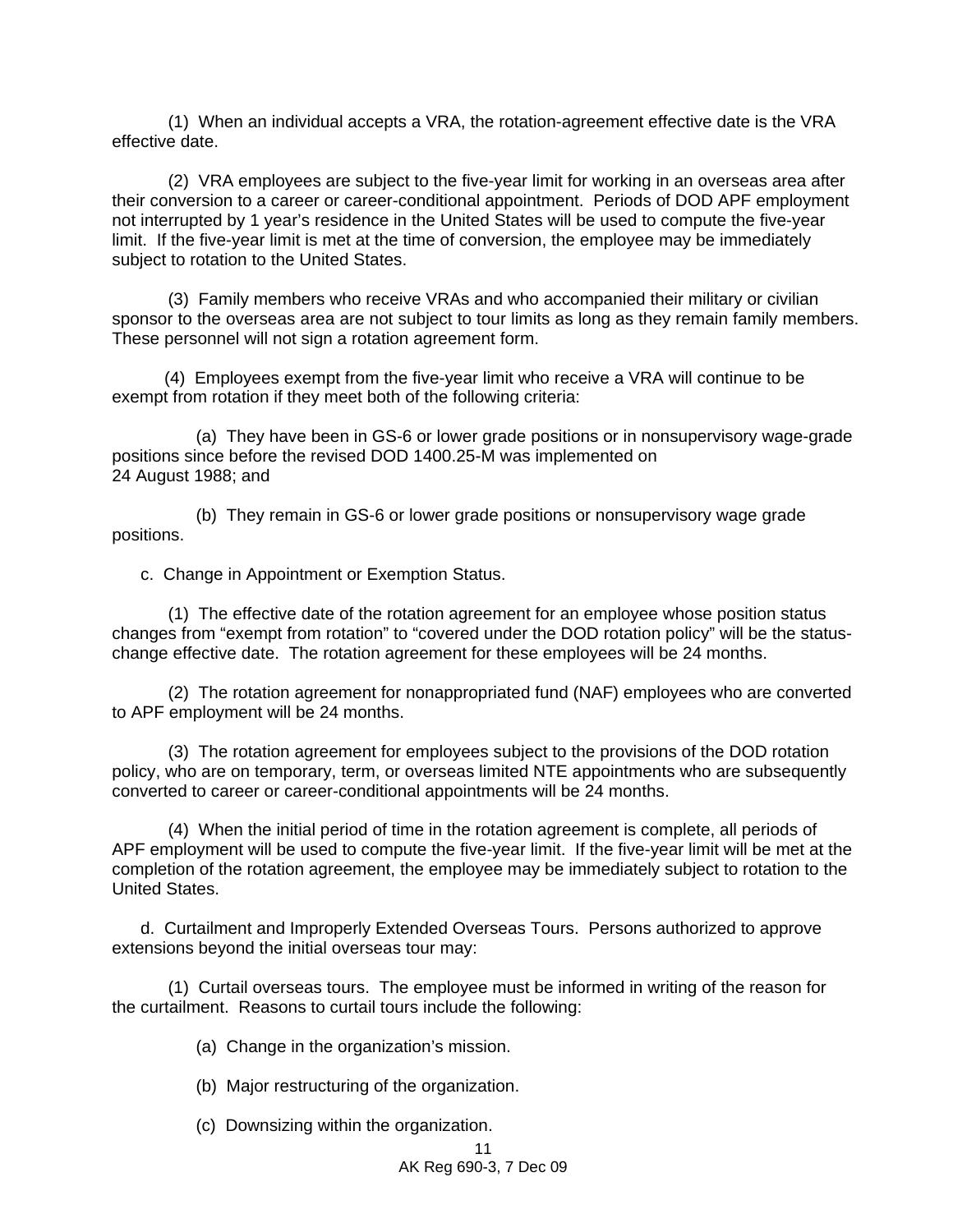(2) Correct improperly extended overseas tours. The employee must be informed in writing why the tour expiration date is being corrected. Improperly extended tours include those that were approved:

 (a) Without management first determining that the position would continue for the length of the approved extension.

(b) Based on an employee's incorrect date estimated return from overseas (DEROS).

#### **3-4. Documentation**

 a. Tour extension decisions should be documented on memorandums for record. Documentation will be coordinated with the servicing CPAC; however, to ensure consistency when making tour extension decisions, the approving authority should maintain a roster of employees that identifies the following:

(1) Employees who were considered for tour extensions.

- (2) Employees who were extended.
- (3) Employees who were not extended.
- (4) The reasons for management's decision to extend or not to extend employees.

b. When making tour extension decisions, approving authorities should not:

(1) Base decisions not to extend an individual on the individual's history of filing complaints, acting as a witness or employee representative at a hearing or making contact with an office responsible for investigations and processing complaints. Such a decision may be interpreted as reprisal against the employee. Reprisal is a prohibited personnel practice that exposes Army to liability and justifies disciplinary action against individuals involved in the retaliatory action (5 USC 2302).

(2) Use tour extensions as a substitute for handling performance and conduct based problems that are properly handled through appropriate personnel procedures.

(3) Base the decision or any part of the decision on factors that violate the anitdiscrimination statues (e.g., race, national origin, religion, sex, age, or disability).

c. Tour extension proposal packages will contain the following (see Appendix C):

(1) Employee's name;

(2) Employee's position title, series, grade, and duty station;

(3) The total number of years of continuous overseas service the employee will serve if the extension is approved;

(4) The date the employee has completed (or will complete) five years of continuous overseas service;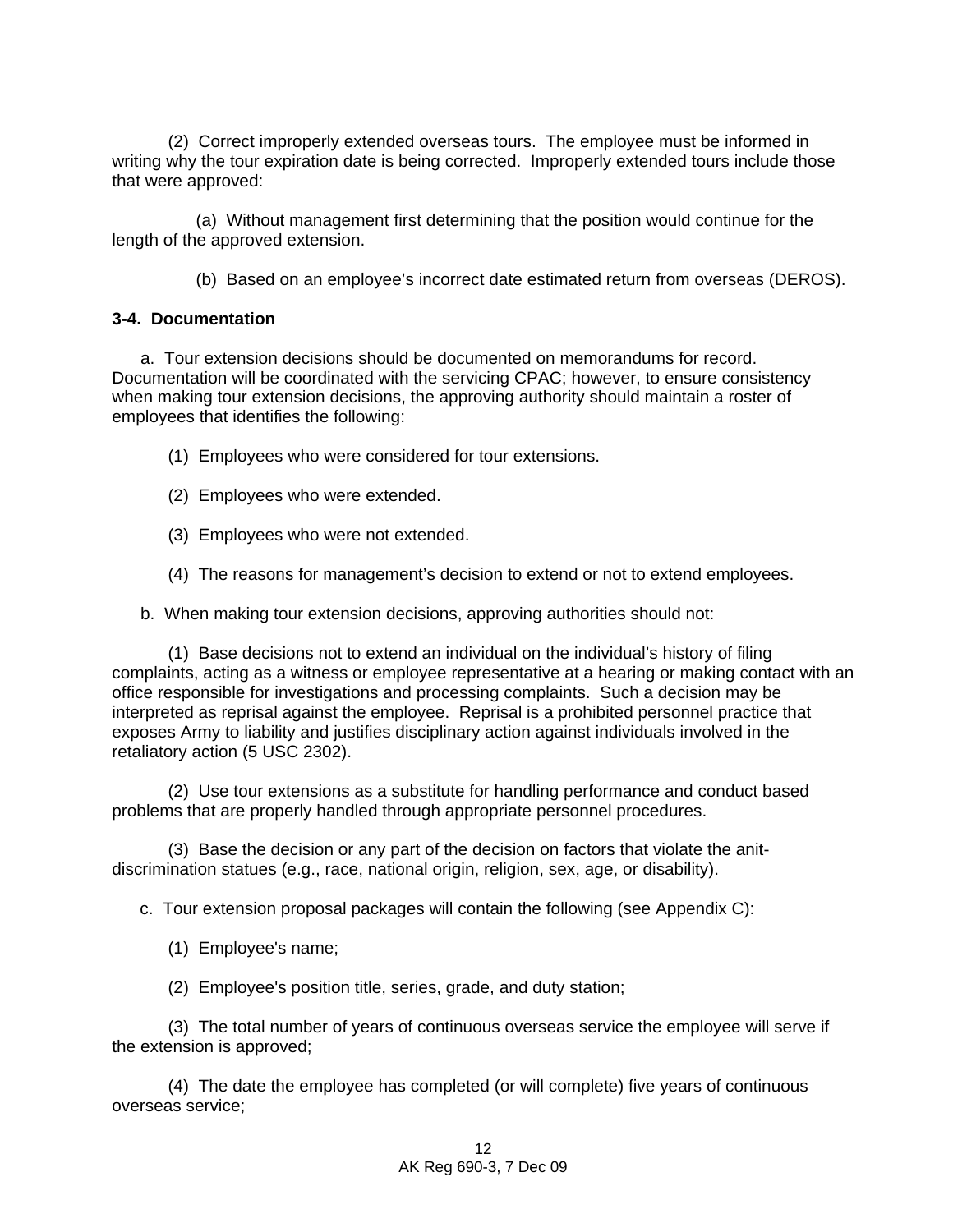(5) A supervisory statement that the employee is meeting criteria listed paragraph 1-5a above;

(6) A statement by the appropriate career program manager addressing the impact of the proposed tour extension on the career development of the employee and on the career program as a whole, when applicable;

(7) The recommending official's written justification of a continuing need for the services of the employee for the duration of the proposed extension as it relates to EUSA policy as described in paragraph 1-5 above; and

(8) A statement of employee options if the tour extension is not approved.

#### **3-5. Procedures**

 a. The CPAC will compute each employee's DEROS and total overseas employment time and input into the employee data file. The CPACs will provide notification packages of employees completing five years or more overseas to unit managers six to eight months prior to the employee's DEROS in two-year areas and four to five months prior to the employee's DEROS in one-year areas. The CPAC notification packages for supervisors will contain the following:

(1) The employee's name, social security number, title, series, grade, and duty station;

(2) A brief summary account of the employee's current continuous overseas service, and a statement on the employee's return placement options including return rights, if any;

(3) Information for the supervisor to use in counseling the employee on renewal agreement travel and various return-placement options and requirements;

(4) Instructions on appropriate procedures and time frames for initiating tour extension proposals in accordance with the provisions of this regulation and its references;

(5) Guidance for the supervisor on how to obtain information concerning the employee's ration control and provost marshal checks;

(6) Guidance to the supervisor on interface with the career program manager appropriate to the employee concerned, when applicable;

(7) A listing of the documentation that the supervisor must include in the tour extension proposal package; and

(8) References on tour extension policy, referencing this regulation as a minimum.

 b. The CPACs will forward the employee notification packages to the appropriate supervisor or manager through the unit commander.

c. Requests for tour extensions beyond five years are originated by the first level of supervision above the employee being considered for extension. Within EUSA, supervisors will prepare the extension proposal documentation packages and route them through Resource Management, the CCPM if applicable, and DHRM to the appropriate approval authority. Samples of the format, required enclosures, and procedures are depicted at Appendix B and Appendix C. After approval/disapproval, extension packets are forwarded to the servicing CPAC.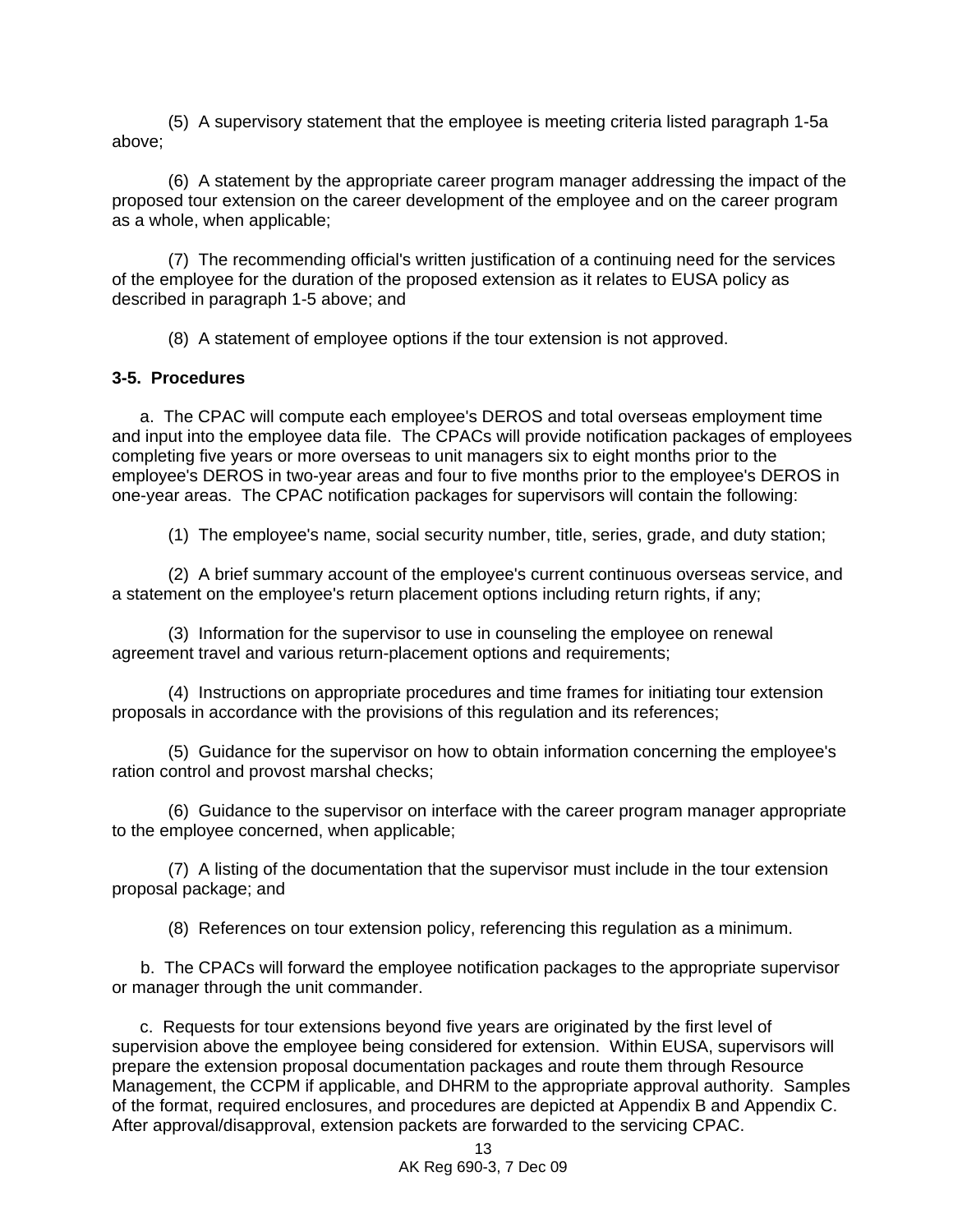d. Due to potential impact on organization staffing, mission requirements and career plans for employees, proposed tour extensions should be initiated and processed quickly in order to retain maximum recruitment flexibility. The following are expected time frames:

(1) Short-term extensions: Proposals should be initiated not later than three months prior to employees' DEROS. Approval decisions should be rendered within 30 days after proposals are initiated (not later than two months prior to an employee's DEROS).

(2) Tour extensions: Proposals should be initiated by supervisors not later than six months prior to employees' DEROS. Approval decisions must be rendered within 30 days after proposals are initiated (not later than five months prior to an employee's DEROS).

 e. Undue delay by management in meeting timeliness standards does not give the employee any additional rights or privileges. Supervisors, managers and commanders may consider long delays in extension decisions as a factor in determining whether to recommend or approve an employee short-term extension as described in paragraph 3-2 above.

 f. Supervisors will inform employees of their decisions not to propose tour extensions or to disapprove proposed tour extensions. Supervisors should concurrently input the electronic Request for Personnel Action (RPA) SF-52 through the automated system for recruitment for the position.

 g. Procedures for review and approval of tour extensions for employees of non-EUSA units or other DOD components or command will be as specified by the parent command or activity.

 h. Extension proposals for which approval authority is not delegated in paragraph 1-3 are sent for coordination by staff principals to the DHRM, ATTN: DHRM, Unit #15236, APO AP 96205-5236. After coordination, the extension proposals are submitted by staff principals to the appropriate authority.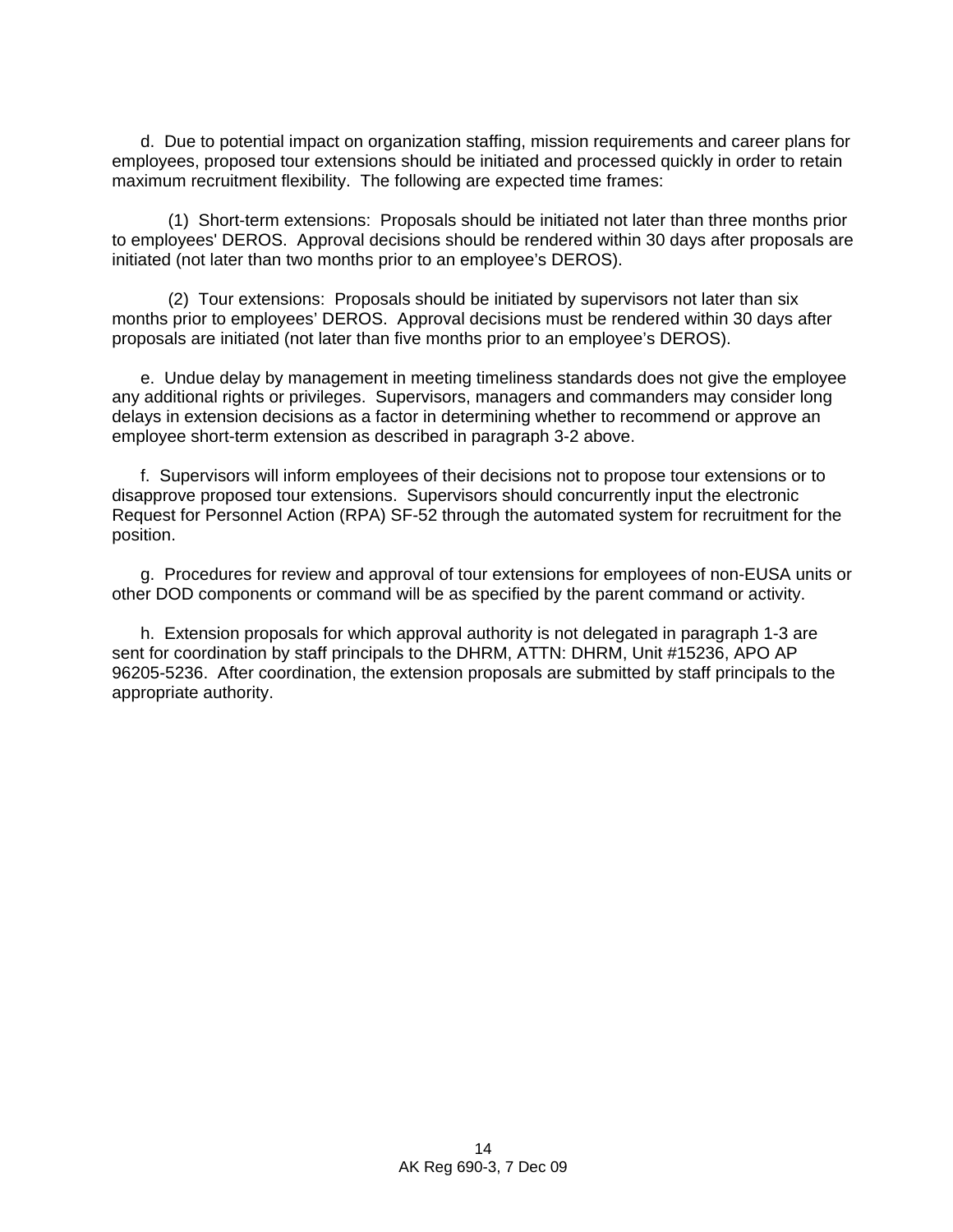### **Appendix A References**

### **Related publications:**

Title 10 USC, Chapter 81, Section 1586.

DOD 1400.25-M, Department Of Defense Civilian Personnel Manual (CPM) Chapter 301.4 (Overseas Employment – Rotation of Employees from Foreign Areas).

DOD Instruction 1400.20 (DOD Program for Stability of Civilian Employment).

Memorandum, Under Secretary of Defense, 12 Feb 08, subject: Building Increased Civilian deployment Capacity.

Department of Defense Civilian Personnel, Joint Travel Regulations, Volume 2.

AR 690-300, Employment, Chapter 301 (Overseas Employment) & Chapter 352 (Reemployment Rights).

AR 10-87 Army Commands, Army Service Component Commands, and Direct Reporting Units.

Memorandum, Assistant Secretary of the Army, 3 Sep 04, subject: Overseas Tour Rotation.

Memorandum, HQ USFK, EAGA-CP-LPM, 4 Sep 98, subject: Anthrax Vaccination Policy for Emergency Essential Civilians (EECs).

AR 690-950 Career Management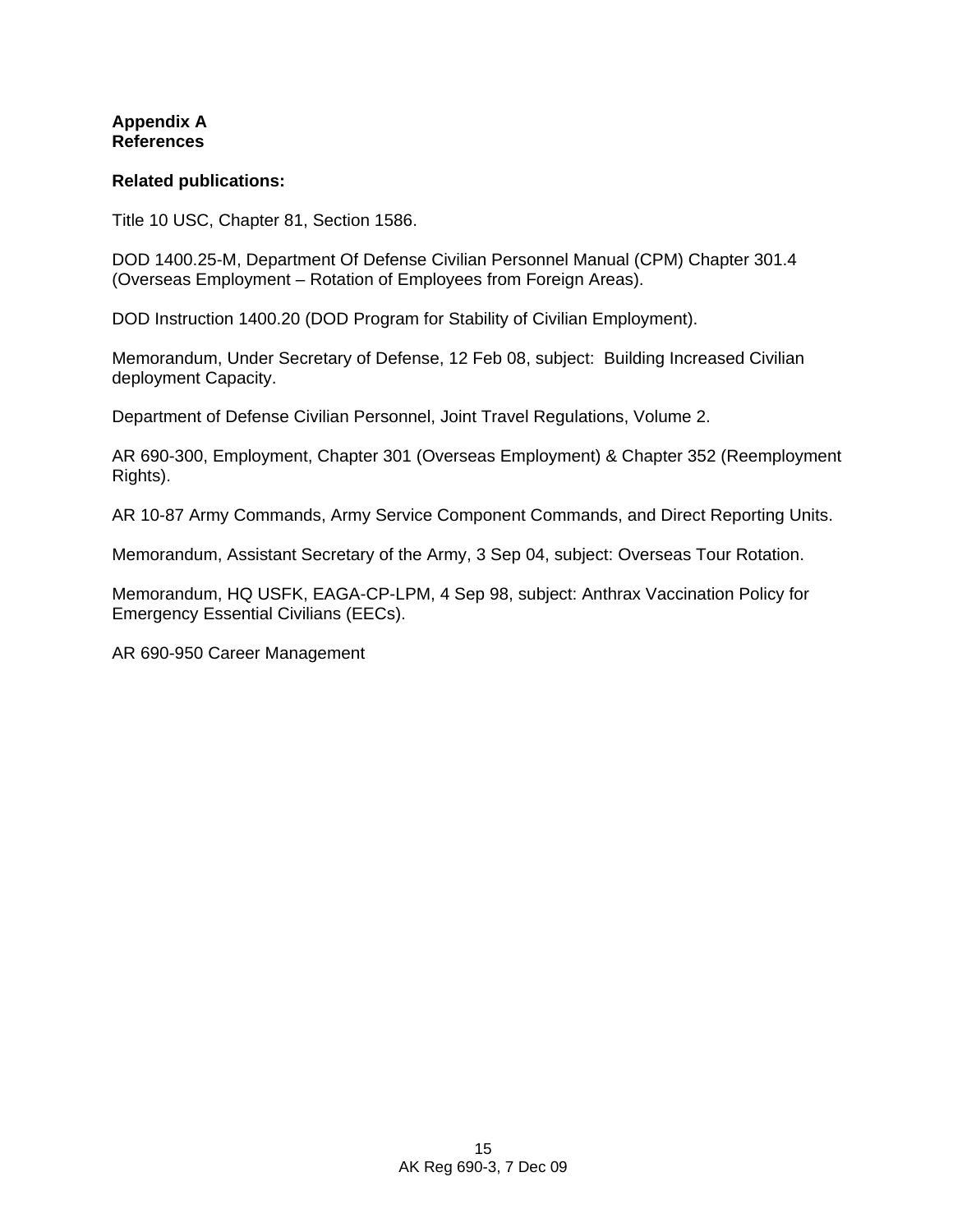### **Appendix B Extension of Overseas Tours Beyond Five Years**

## **B-1. Purpose**

To provide the current format required to request approval to extend continuous overseas service beyond five years for civilian employees.

# **B-2. Procedures**

 a. Extension Proposal Package - The appropriate Staff Summary Sheet (108) requesting tour extension approval must be signed by the unit commander. Procedures/instructions for completing the Staff Summary Sheet with endorsement are shown in Appendix C. The wording may be modified for individual circumstances. The Staff Summary Sheet will include the following as tabs:

- (1) Extension Approval/Disapproval Decision Form (AK Form 690-3E).
- (2) CPAC Completion of Tour Memo.
- (3) PMO Record Check.
- (4) Ration Control Monthly Sales Summary.
- (5) Organizational Rotation Plan.
- b. Coordinating the extension proposal package.

(1) The employee's first level supervisor is responsible for the coordination of the tour extension package. The package must be routed through the Career Program Manager if applicable and DHRM to the appropriate approval authority. Packets may be routed simultaneously to each coordinating office to expedite the process. The results of the PMO Record check, the Request for Ration Control Check and the Ration Control Monthly Sales Summary will only be included in the packet being forwarded through DHRM to the approving official.

(2) The approving official's decision will be forwarded through the requesting unit to the servicing CPAC for appropriate action.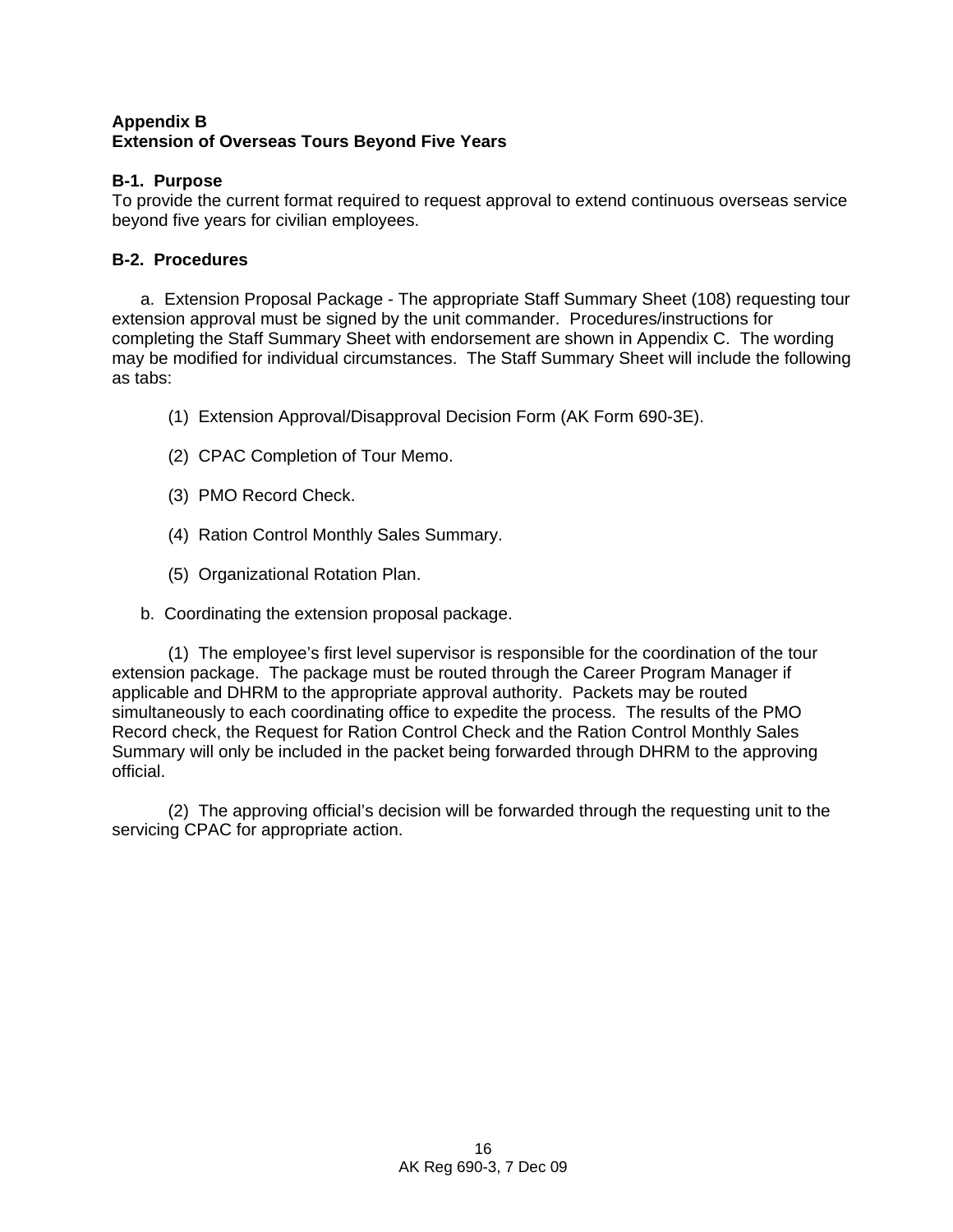### **Appendix C**

#### **Procedures/Instructions for Completing Extension Packages**

(EUSA Staff Summary Sheets (108s) are available for filling and downloading from the EUSA Intranet)

Block 1. Under TO: Enter CP # (Career Program Manager should insert CP Number). Under ACTION block insert COORD.

Block 2. Under TO: Enter EARM. Under ACTION block, insert COORD.

Block 3. Under TO: Enter DHRM. Under ACTION block, insert COORD.

Blocks titled: STAFF/ORGANIZATION, ACTION OFFICER, PHONE NO., SUSPENSE DATE and DATE are self-explanatory.

SUBJECT: Extension of Overseas Tour Beyond Five Years - Mr./Ms.

PURPOSE: To consider a request for extension of overseas tour of (name, position title, series, grade, organization.)

1. RECOMMENDATION: That the (appropriate approving authority) approve the requested tour extension by signing the request for decision document at TAB X.

2. DISCUSSION: a. Mr./Ms. \_\_\_\_\_\_\_\_\_\_\_\_\_'s current tour expires (date). I have requested an extension of another \_\_\_\_\_\_\_\_\_\_\_\_\_\_\_\_\_\_\_\_month(s) to which he/she has agreed. His/her latest performance appraisal is (successful level 1, successful level 2, successful level 3) or (role model level 5, exceeds expectations level 4, valued performer level 3). If approval for the extension is granted, Mr./Ms. \_\_\_\_\_\_\_\_\_\_'s continuous employment overseas will extend beyond five years.

a. Mr./Ms.\_\_\_\_\_\_\_\_\_\_\_\_\_\_\_\_\_\_\_\_ will complete/has completed \_\_\_\_\_\_\_\_\_\_\_\_\_years of continuous overseas service in (month) \_\_\_\_\_\_\_\_ which includes \_\_\_\_\_\_\_\_\_\_\_\_\_years continuous service in an overseas location.

 b. Provide management's justification for extension in accordance with criteria in paragraph 2- 1 above.

 c. Provide supplementary information, if applicable, to assess the effect that continued service in the same location or organization would have on the employee's professional development, competitiveness with peers, and potential for promotion; and make a recommendation to the approving authority in writing.

 d. The employee and his/her family member(s) do not have any disciplinary actions, ration control violations, or derogatory information on file. (Writer should include justification for tour extension if any derogatory information is obtained from the Provost Marshall and/or Ration Control.)

e. The employee has/has no reemployment rights to a position in CONUS.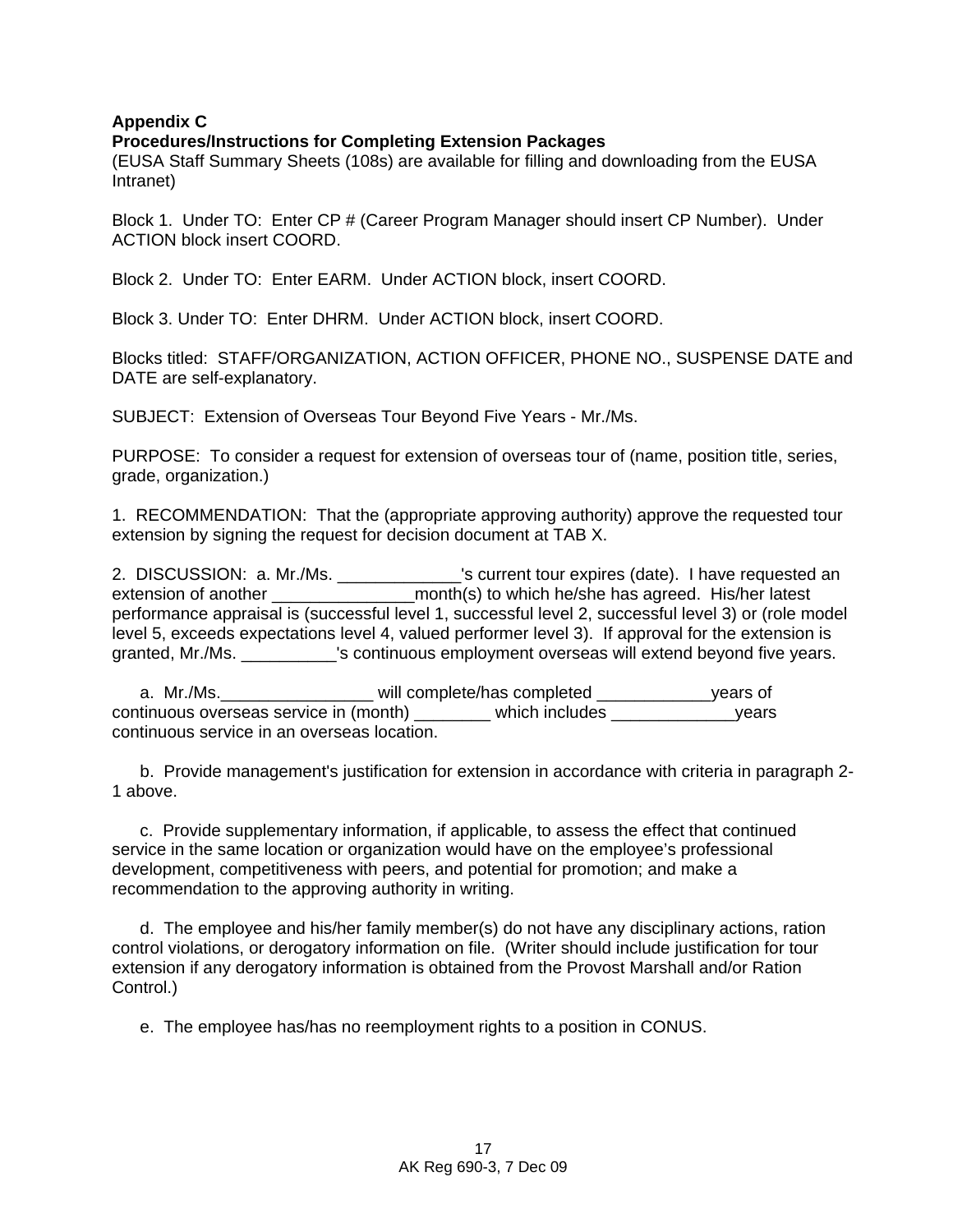(Office Symbol)

SUBJECT: Extension of Overseas Tour Beyond Five years - Mr./Ms.

 f. Discuss the Organizational Rotation Plan. The Rotation Plan will list the employee's DEROS date, the date five years of overseas service is reached, total time overseas, and include current status or future plans for the employee. The Plan must also show the percentage of personnel who exceed five years overseas compared to total personnel subject to the five-year limitation (For those organizations exceeding 25% of the workforce over the five year limitation, the rotation plan will project how to reach the goal of 25% or less by fiscal year).

### 3. ALTERNATIVES:

- a. Approve the request for (number of months) extension by signing the document at TAB X.
- b. Disapprove the request for extension by signing the document at TAB X.

4. RESOURCE IMPACT. No resources expended on recruitment of replacement. Obligation to expend resources on recruitment of replacement may be incurred upon expiration of Mr./Ms. 's tour.

5 Encls

- 1. TAB X, Extension Approval/Disapproval Form (AK Form 690-3E)
- 2. TAB A, CPAC Completion of Tour Memo
- 3. TAB B, PMO Record Check
- 4. TAB C, Ration Control Monthly Sales Summary
- 5. TAB D, Rotation Plan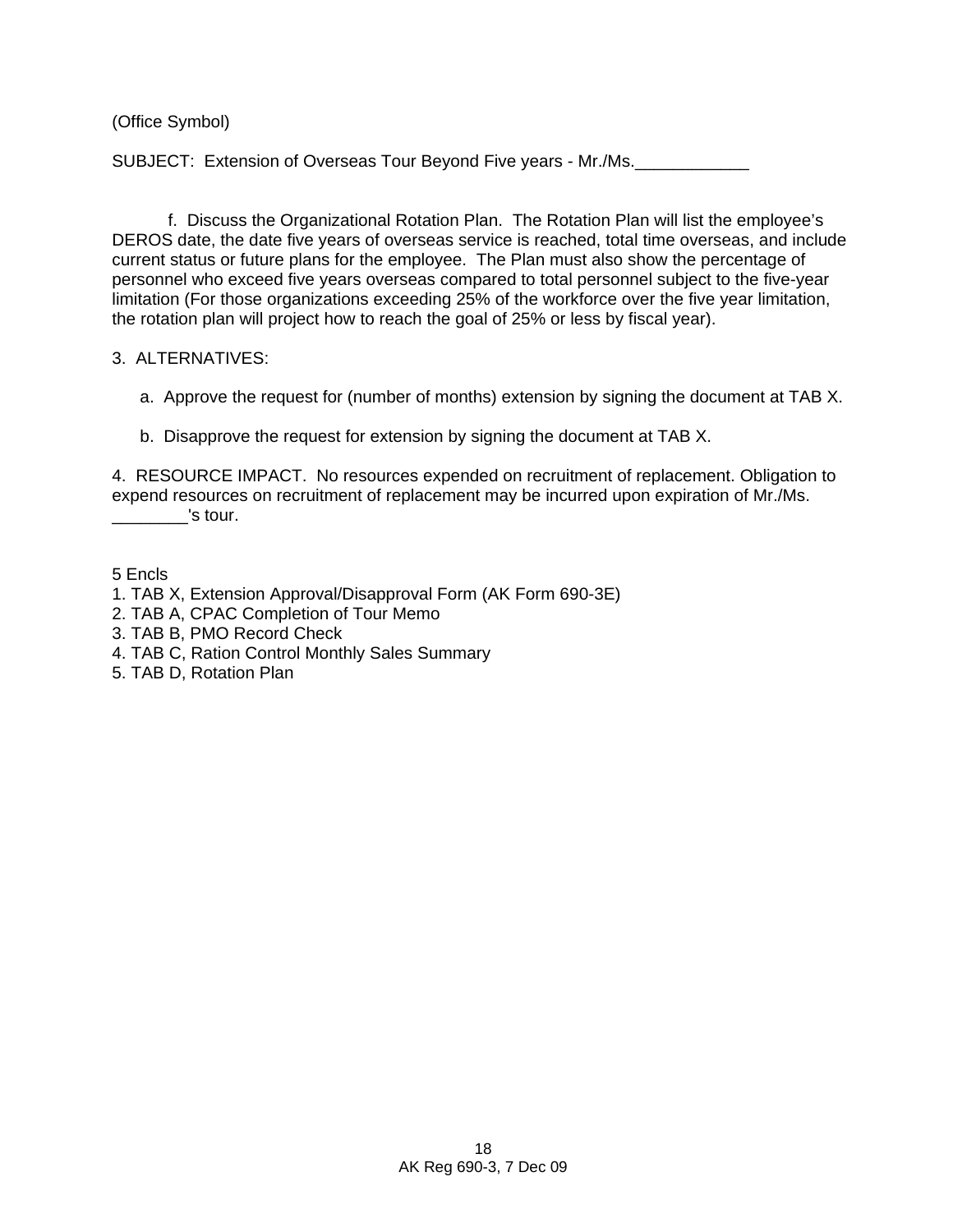## **Appendix D Career Programs**

- CP-10 Civilian Personnel Administration
- CP-11 Comptroller
- CP-12 Safety Management
- CP-13 Supply Management
- CP-14 Contracting & Acquisition
- CP-15 Quality & Reliability Assurance
- CP-16 Engineers & Scientist (Non-Construction)
- CP-17 Material Maintenance Management
- CP-18 Engineers & Scientists (R&C)
- CP-20 Quality Assurance Specialist (Ammunition Surveillance)
- CP-22 Public Affairs & Communication Media
- CP-24 Transportation Management
- CP-26 Manpower & Force Management
- CP-27 Housing Management
- CP-28 Equal Employment Opportunity
- CP-31 Education Services
- CP-32 Training
- CP-33 Ammunition Specialist
- CP-34 Information Management
- CP-35 Intelligence
- CP-36 Modeling and Simulation (M&S)
- CP-50 Military Personnel Management